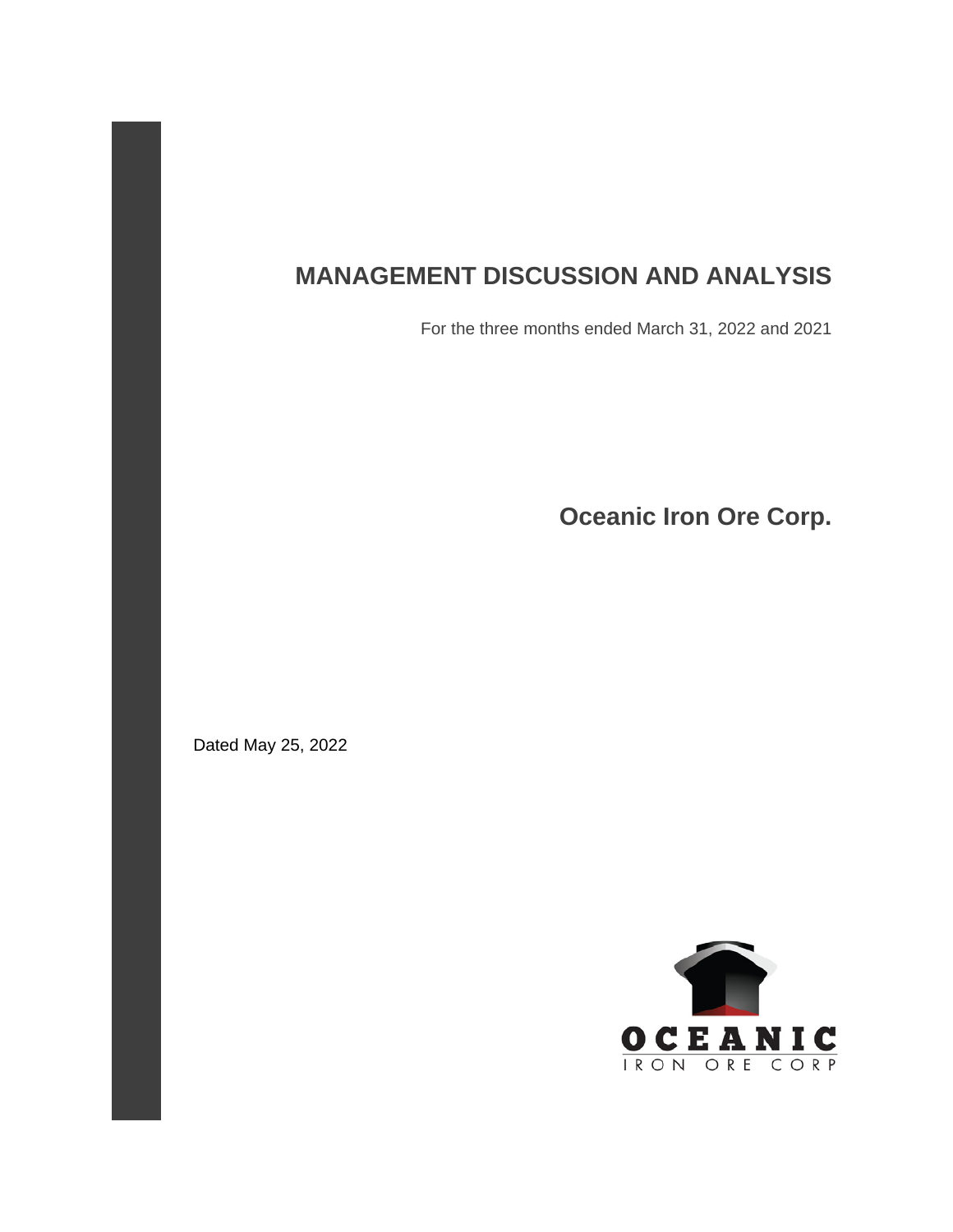Management's Discussion and Analysis of Financial Condition and Results of Operations Three months ended March 31, 2022 and 2021

The following is management's discussion and analysis ("MD&A") of the results and financial condition of Oceanic Iron Ore Corp. ("Oceanic" or the "Company") and should be read in conjunction with the accompanying unaudited condensed interim consolidated financial statements and related notes for the three months ended March 31, 2022 and 2021 (the "Interim Financial Statements), as well as the audited consolidated financial statements and related notes for the year ended December 31, 2021 (the "Annual Financial Statements"). The Company reports its financial statements in accordance with International Financial Reporting Standards ("IFRS") as issued by the International Accounting Standards Board. All figures are reported in Canadian, dollars unless otherwise indicated.

Certain information included in this discussion may constitute forward looking statements. Forward looking statements are based on current expectations and entail various risks and uncertainties. These risks and uncertainties could cause or contribute to actual results that are materially different from those expressed or implied. Please see the section entitled "Forward Looking Statements" of this document for further detail on forward looking statements. The effective date of this report is May 25, 2022.

#### **Description of Business**

The Company was incorporated on March 8, 1986 under the British Columbia Business Corporations Act. Its common shares are traded on the TSX Venture Exchange (the "TSXV") under the symbol "FEO".

The Company is focused on the exploration and development of the Ungava Bay iron property (the "Property") in Nunavik, Québec, which the Company acquired in November 2010. The Property comprises three project areas: Hopes Advance (also referred to as the "Project" throughout), Morgan Lake and Roberts Lake, which cover over 35,999 hectares of iron formation and are located within 20 – 50 km of tidewater. The Company has a 100% interest, subject to a 2% net smelter returns royalty ("NSR") in the Property. The Company's NSR holders are each entitled to annual advance NSR payments of \$100,000 until the commencement of commercial production on the Company's Hopes Advance Project. Advanced royalty payments are deductible from actual royalty payments subsequent to the commencement of commercial production.

In December 2019, the Company announced the results of a revised and re-scoped National Instrument 43-101 Preliminary Economic Assessment in respect of the Company's Hopes Advance Project ("Study"). The objective of the Study was to rescope the Project profile and production scale using Measured and Indicated Mineral Resources estimated within three of the ten defined deposits from Hopes Advance in order to reduce the up-front capital required to bring the Project to commercial production. The Company continues to pursue a number of options to improve its financial capacity, including securing a strategic partner to further advance the Hopes Advance project, and obtaining cash flow through other forms of financing. The success of raising such funds cannot be assured.

### **Qualified Person**

Eddy Canova, P.Geo., OGQ(403), a Qualified Person as defined by NI 43-101, has reviewed and is responsible for the technical information contained in this document.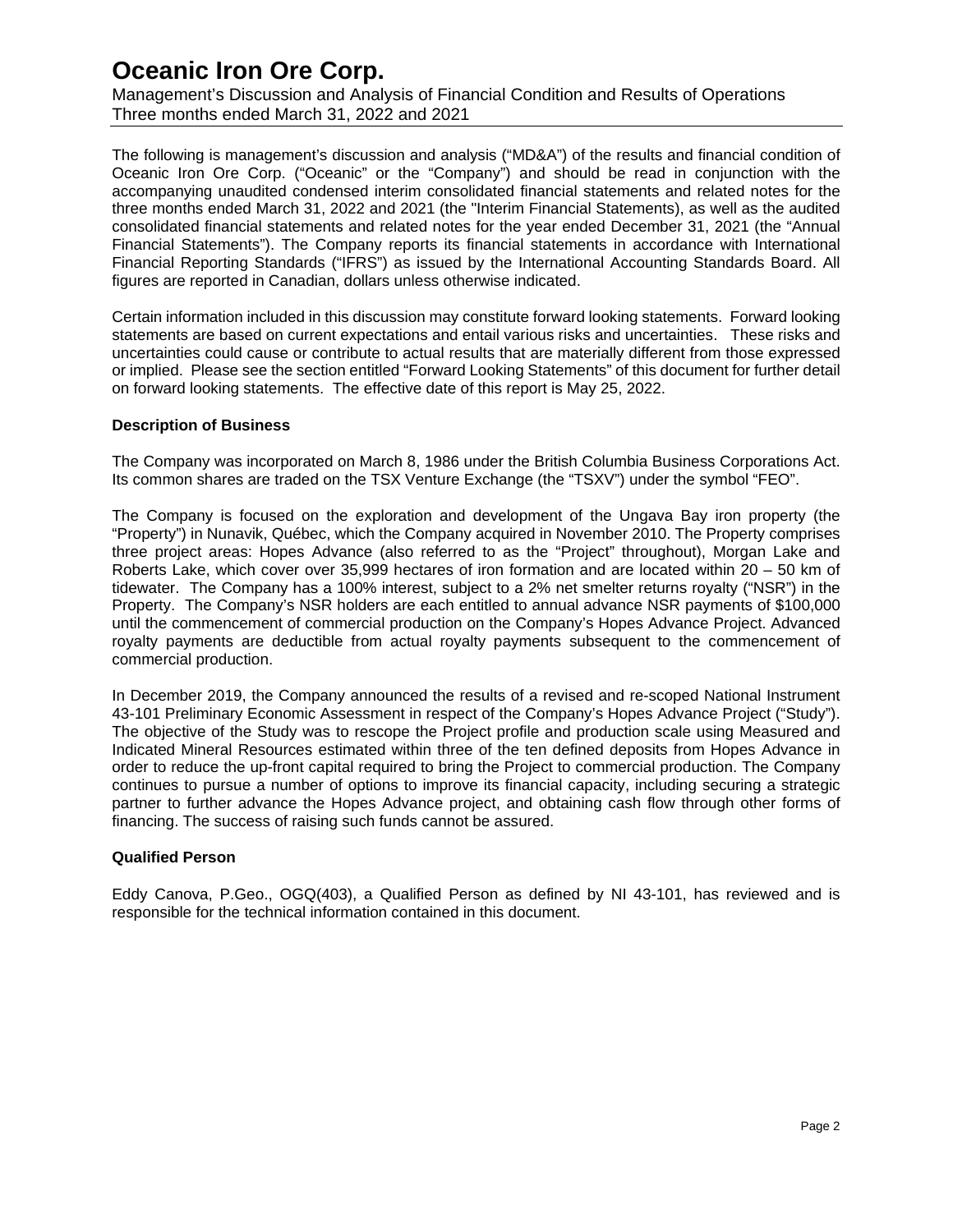Management's Discussion and Analysis of Financial Condition and Results of Operations Three months ended March 31, 2022 and 2021

### **Discussion of Operations and Fourth Quarter Results**

The following information for the three months ended March 31, 2022 and 2021 ("Q1 2022" and "Q1 2021", respectively) was derived in conjunction with the Interim Financial Statements which are available on [www.sedar.com.](http://www.sedar.com/)

|                                                      | Q1 2022                  |     | Q1 2021    |
|------------------------------------------------------|--------------------------|-----|------------|
|                                                      |                          |     |            |
| <b>Expenses</b>                                      |                          |     |            |
| Consulting and management fees                       | \$<br>58,750             | -\$ | 58,750     |
| Directors' fees                                      | 7,500                    |     | 7,500      |
| License and insurance                                | 9,831                    |     | 4,780      |
| Office and general                                   | 3,717                    |     | 4,418      |
| Professional fees expense                            | 12,524                   |     | 19,472     |
| Rent                                                 | 2,599                    |     | 2,541      |
| Share-based compensation                             | 22,168                   |     | 30,934     |
| Transfer agent and regulatory                        | 2,837                    |     | 6,195      |
| Wages and benefits                                   | 16,975                   |     | 23,110     |
| Loss from operations                                 | (136,901)                |     | (157, 700) |
|                                                      |                          |     |            |
| <b>Other expenses</b>                                |                          |     |            |
| Loss on non-cash derivative liabilities              | (911, 456)               |     | (63, 818)  |
| Convertible debenture accretion expense              | (98,879)                 |     | (70,756)   |
| Net loss and comprehensive loss for the period       | \$<br>$(1, 147, 236)$ \$ |     | (292, 274) |
| Loss per common share                                |                          |     |            |
| Basic and diluted                                    | \$<br>$(0.01)$ \$        |     | (0.00)     |
|                                                      |                          |     |            |
| Weighted average number of common shares outstanding |                          |     |            |
| Basic and diluted                                    | 96,683,560               |     | 93,879,601 |
|                                                      |                          |     |            |

The factors affecting the change in net loss for the periods primarily consisted of:

### *Non-cash derivative liabilities*

During Q1 2022 the Company recorded fair value losses associated with the convertible debentures in the amount of \$911,456 (Q1 2021: \$63,818). The increase in fair value losses on convertible debentures during the period was predominantly driven by the increase in the Company's share price during Q1 2022.

### **Liquidity, Capital Resources and Going Concern**

While the financial statements have been prepared on the basis that the Company will continue as a going concern, which contemplates the realization of assets and settlement of liabilities in the normal course of business as they come due, certain conditions and events result in a material uncertainty casting significant doubt on the validity of this assumption. As at March 31, 2022, the Company had an accumulated deficit of \$34,010,414 and working capital deficit of \$1,984,402.

The Company's ability to continue on a going concern basis for and beyond the next twelve months depends on its ability to successfully raise additional financing for continued operations and for the necessary capital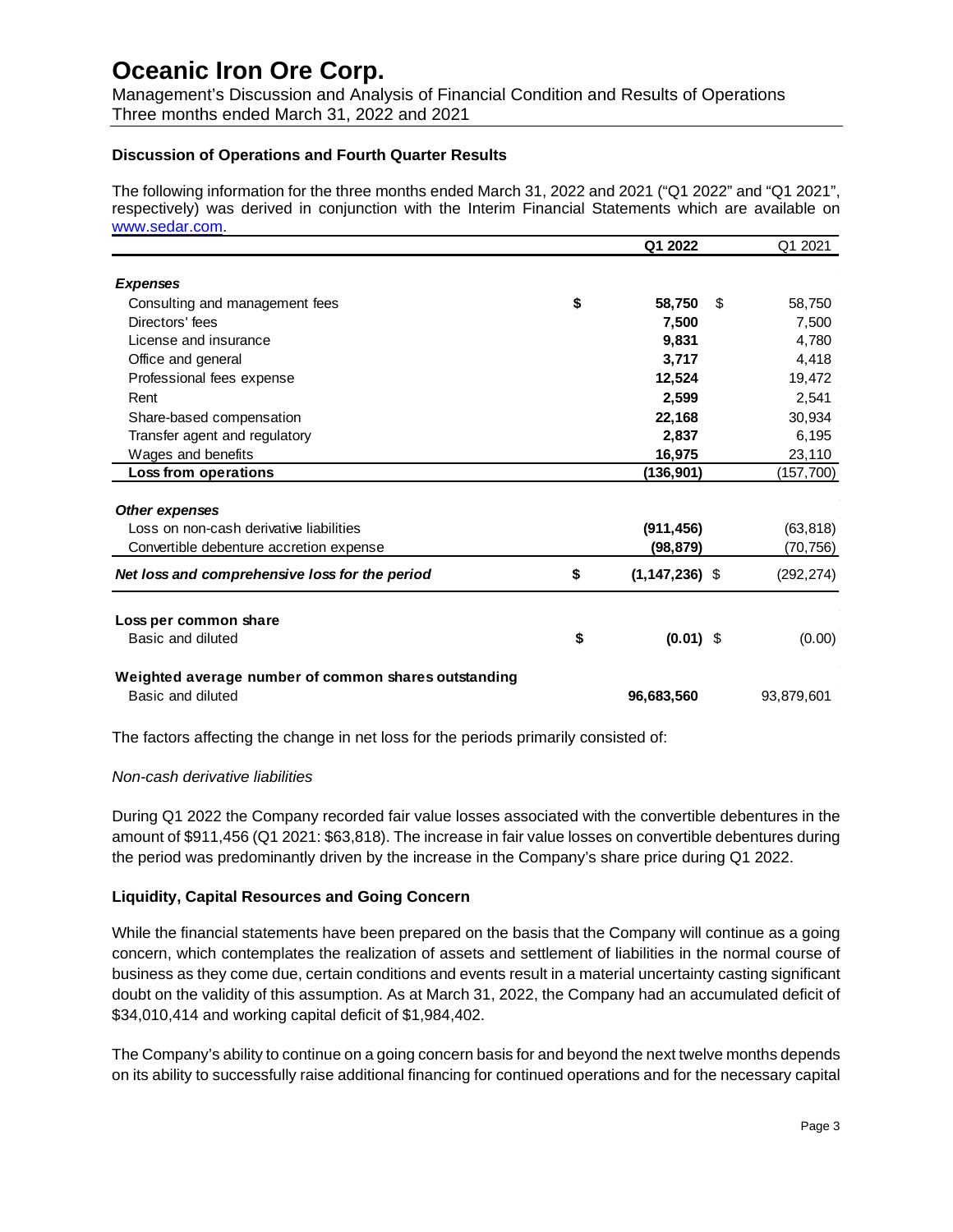Management's Discussion and Analysis of Financial Condition and Results of Operations Three months ended March 31, 2022 and 2021

expenditures required to achieve planned principal operations. The Company continues to pursue a number of options to improve its financial capacity, including securing a strategic partner to further advance the Hopes Advance project. While the Company has been successful in the past in obtaining financing, there is no assurance that it will be able to obtain adequate financing in the future or that such financing will be on terms acceptable to the Company.

Factors that could affect the availability of financing include the Company's performance, the state of international debt and equity markets which may be adversely impacted by uncertainty arising from the ongoing novel coronavirus ("COVID-19") pandemic, investor perceptions and expectations, the retention of key executive management and the state of global financial and metals markets.

The Company's net assets and working capital position were as follows:

|                            | As at          | As at             |
|----------------------------|----------------|-------------------|
|                            | March 31, 2022 | December 31, 2021 |
|                            | \$             | \$                |
| <b>Assets</b>              |                |                   |
| Cash                       | 157,213        | 293,162           |
| Other current assets       | 32,431         | 17,366            |
| Current assets             | 189,644        | 310,528           |
| Mineral properties         | 43,962,985     | 43,910,645        |
| <b>TOTAL ASSETS</b>        | 44, 152, 629   | 44,221,173        |
| Liabilities                |                |                   |
| <b>Current liabilities</b> | 2,174,046      | 1,882,158         |
| Non-current liabilities    | 3,128,615      | 2,363,979         |
| <b>TOTAL LIABILITIES</b>   | 5,302,661      | 4,246,137         |
| <b>NET ASSETS</b>          | 38,849,968     | 39,975,036        |
| <b>WORKING CAPITAL</b>     | (1,984,402)    | (1,571,630)       |

The changes in the Company's net assets and working capital position were primarily the result of the noncash fair value losses associated with the convertible debentures. Cash reductions on a quarterly basis are kept to a minimum while the Company seeks to secure a strategic partner to further advance the Hopes Advance project.

The Company's cash flow activities have been summarized as follows:

|                                                 |   | Q1 2022        | Q1 2021       |
|-------------------------------------------------|---|----------------|---------------|
| Cash used in operating activities               | 5 | $(54, 721)$ \$ | (712, 336)    |
| Cash used in investing activities               |   | (14, 183)      | (12, 324)     |
| Cash (used in) provided by financing activities |   | (67, 045)      | 1,405,966     |
|                                                 |   |                |               |
| Change in cash during the period                |   | (135, 949)     | 681,306       |
| Cash, beginning of period                       |   | 293,162        | 46,632        |
| Cash, end of period                             |   | 157.213        | \$<br>727,938 |
|                                                 |   |                |               |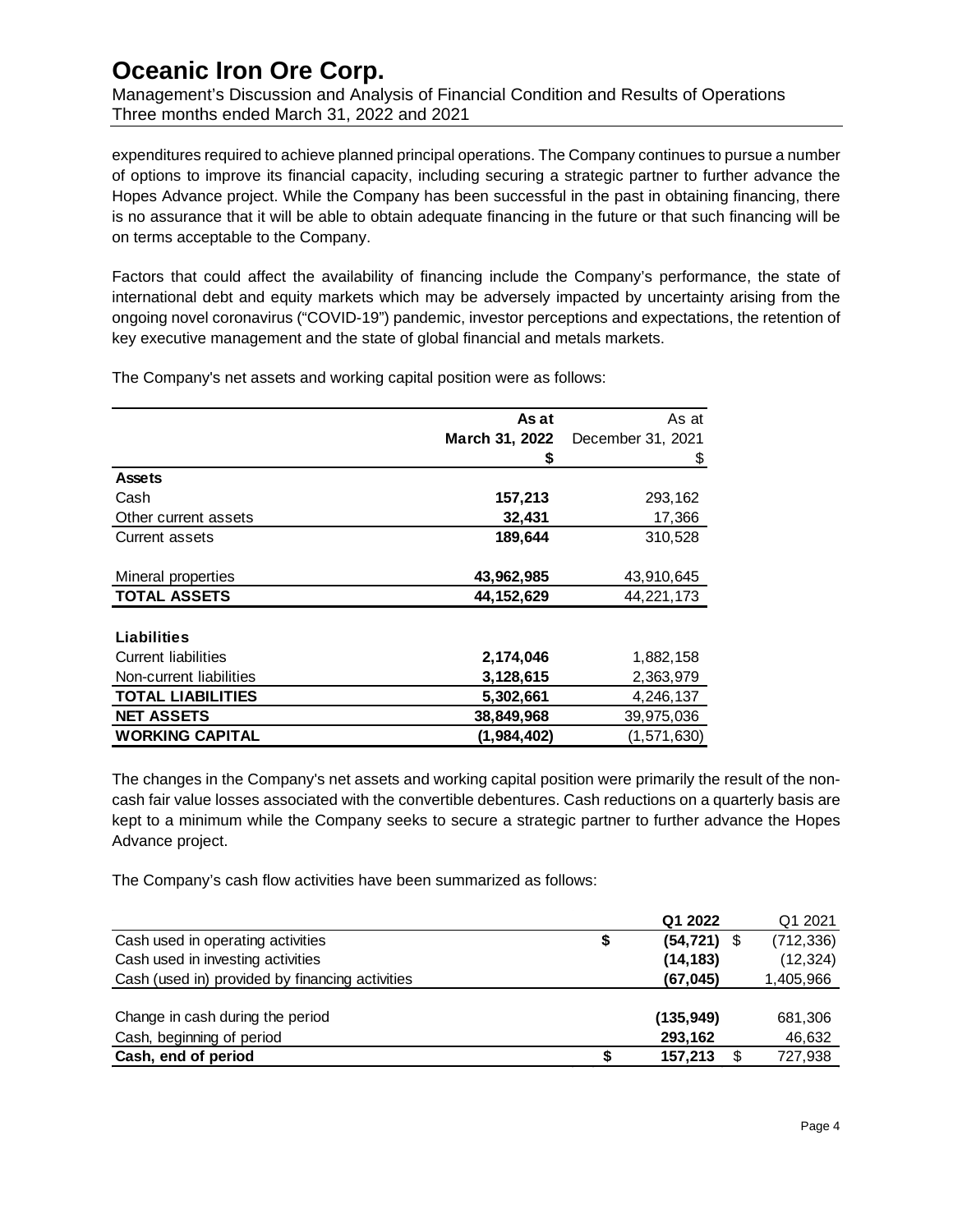Management's Discussion and Analysis of Financial Condition and Results of Operations Three months ended March 31, 2022 and 2021

|                                             |    | Less than 1 year | $1 - 3$ vears            |      | $4 - 5$ vears |      | Total     |
|---------------------------------------------|----|------------------|--------------------------|------|---------------|------|-----------|
| Accounts payable and accrued liabilities    | \$ | 321.939          |                          | - \$ |               | - \$ | 321.939   |
| Due to related parties                      |    | 306.582          | $\overline{\phantom{0}}$ |      |               |      | 306.582   |
| Convertible debenture - liability component |    | 1.011.365        | 1.166.058                |      | 1.714.967     |      | 3,892,390 |
| Advance royalty payable                     |    | 200,000          | 400,000                  |      | 400,000       |      | 1,000,000 |
|                                             | S  | 1.839.886        | 1.566.058                |      | 2.114.967     |      | 5.520.911 |

The Company's undiscounted commitments as at March 31, 2022 were as follows:

The Company's undiscounted commitments as at December 31, 2021 were as follows:

|                                             | Less than 1 year | $1 - 3$ years |      | $4 - 5$ vears |      | Total     |
|---------------------------------------------|------------------|---------------|------|---------------|------|-----------|
| Accounts payable and accrued liabilities    | \$<br>295.591    |               | - \$ | $\sim$        | - \$ | 295.591   |
| Due to related parties                      | 249.974          | -             |      |               |      | 249.974   |
| Convertible debenture - liability component | 1,011,365        | 1.166.058     |      | 1.714.967     |      | 3,892,391 |
| Advance royalty payable                     | 200,000          | 400.000       |      | 400,000       |      | 1,000,000 |
|                                             | \$<br>1.756.930  | 1.566.058     |      | 2.114.967     |      | 5,437,956 |

Additionally, in order to maintain current rights of tenure to exploration tenements, the Company is required to incur minimal expenditures of \$45,340 in respect of claim renewal fees and minimum work requirements during 2022.

As at March 31, 2022, the convertible debentures and non-cash derivative liabilities have a combined carrying value of \$4,048,287, representing the discounted face value of the debentures of \$962,153 and the fair value of the non-cash embedded derivative liability of \$3,086,134.

The total future cash outflows associated with the repayment of the principal of the 2017 debentures (\$760,000), 2018 debentures (\$837,500) and 2021 debentures (\$1,557,548) cannot exceed the combined amount of principal of \$3,155,048 plus any accrued interest. Furthermore, provided that the Company's share price trade at levels in excess of the prevailing conversion price of the 2017 debentures and the 2018 Debentures (\$0.10/unit), management expects that the 2017 debentures and 2018 debentures may be converted into units (comprised of one common share and one share purchase warrant each) and the resulting cash outflow could be as low as \$nil. As the conversion price of the 2021 debentures (\$0.19/unit) exceeds the Company's share price at March 31, 2022, future cash outflows associated with the redemption of the 2021 debentures could be as high as \$1,557,548 plus any accrued interest.

The fair value of the non-cash embedded derivative does not represent a future cash liability to the Company.

In addition, management expects that the conversion of the 2017 and 2018 debentures could in fact result in cash inflows to the Company as the associated warrants are exercisable at prices of \$0.10 per warrant and \$0.05 per warrant, respectively, which were lower or equal to the Company's current prevailing share price as at March 31, 2022 (\$0.15 / share).

The debentures are secured with a first ranking charge against the assets of the Company, ranking paripassu with all other secured debenture holders.

### **Off-Balance Sheet Arrangements**

As at March 31, 2022, the Company had no off-balance sheet arrangements.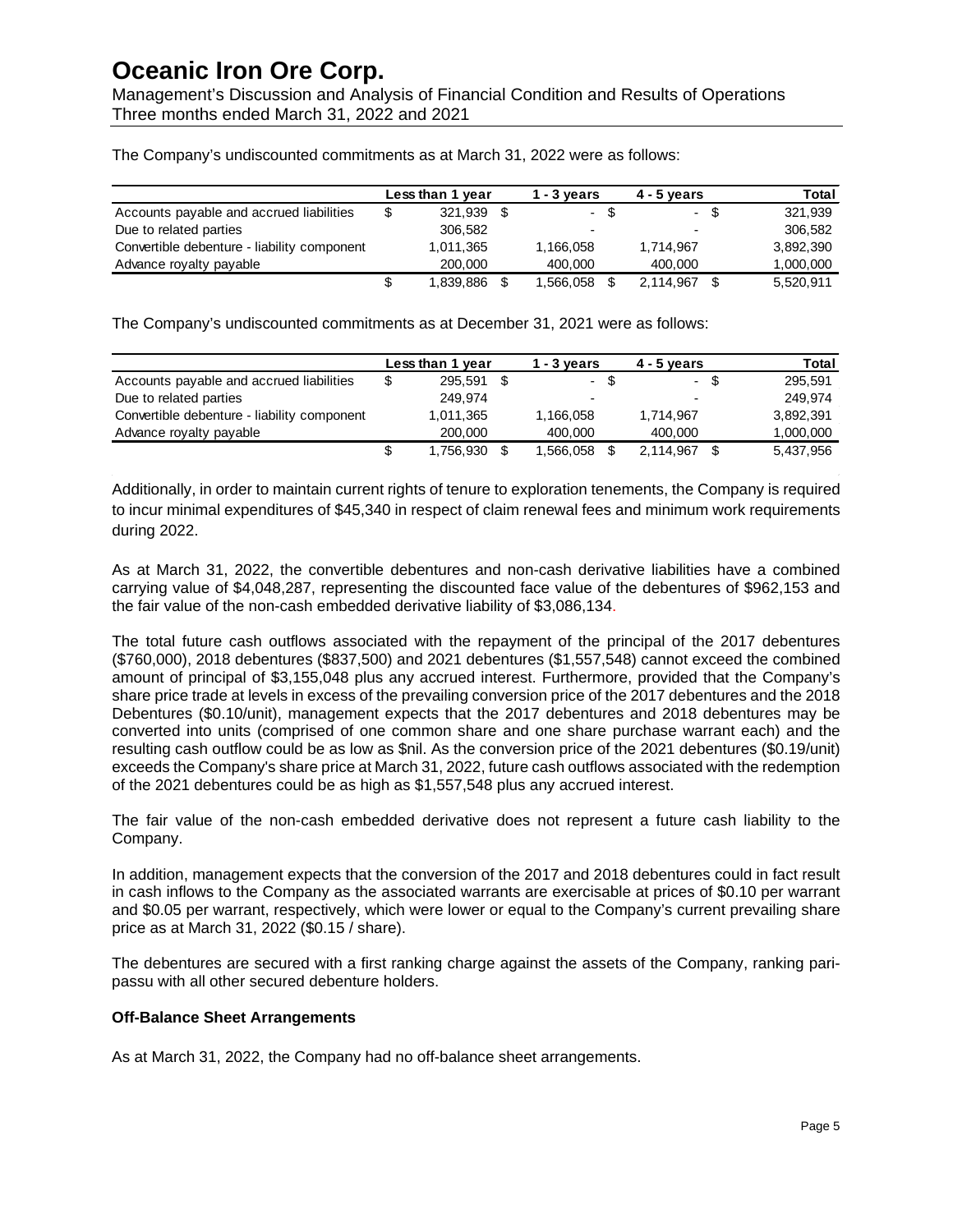Management's Discussion and Analysis of Financial Condition and Results of Operations Three months ended March 31, 2022 and 2021

### **Summary of Quarterly Results**

Below is a summary of results for the eight most recently completed quarters in accordance with IFRS:

|                                                | March 31,<br>2022        |      | December 31, September 30,<br>2021 |      | 2021            |      | June 30,<br>2021 |
|------------------------------------------------|--------------------------|------|------------------------------------|------|-----------------|------|------------------|
|                                                |                          |      |                                    |      |                 |      |                  |
| Revenues (Note 1)                              | \$                       | S    |                                    |      |                 | \$   |                  |
| Share-based compensation                       | \$<br>$(22, 168)$ \$     |      | (39, 871)                          | \$   | (7,608)         | \$   | (31, 188)        |
| Loss from operations                           | \$<br>$(136,901)$ \$     |      | (188,660)                          | -\$  | $(127, 857)$ \$ |      | (150, 335)       |
| (Loss) gain on non-cash derivative liabilities | \$<br>(911, 456)         | - \$ | 2,618,206                          | \$   | 1,013,687       | S    | 512,051          |
| Net (loss) income                              | \$<br>$(1, 147, 236)$ \$ |      | 2,331,903                          | \$   | 789,369         | - \$ | 266,114          |
| Basic (loss) earnings per share                | \$<br>$(0.01)$ \$        |      | 0.03                               | -\$  | 0.01            | S    | 0.02             |
| Diluted (loss) earnings per share              | (0.01)                   | \$   | 0.02                               | - \$ | 0.01            | S    | 0.00             |
|                                                |                          |      |                                    |      |                 |      |                  |
|                                                | March 31,                |      | December 31, September 30,         |      |                 |      | June 30,         |
|                                                | 2021                     |      | 2020                               |      | 2020            |      | 2020             |
| Revenues (Note 1)                              |                          |      |                                    |      |                 | \$   |                  |
| Share-based compensation                       | \$<br>$(30, 934)$ \$     |      | (71, 650)                          |      | $(88,045)$ \$   |      | (146, 742)       |
| Loss from operations                           | \$<br>$(157,700)$ \$     |      | (211, 789)                         | S    | $(191, 512)$ \$ |      | (256, 381)       |
| Loss on non-cash derivative liabilities        | \$<br>$(63, 818)$ \$     |      | (2,709,576)                        | S    | $(507, 102)$ \$ |      | (573,086)        |
| Net loss                                       | \$<br>(292, 274)         | \$   | (2,979,890)                        | \$   | $(756, 147)$ \$ |      | (886, 053)       |
| Basic earnings (loss) per share                | \$<br>0.02               | \$.  | $(0.03)$ \$                        |      | $(0.01)$ \$     |      | (0.01)           |
| Basic and diluted loss per share               | \$<br>(0.00)             | S    | $(0.03)$ \$                        |      | $(0.01)$ \$     |      | (0.01)           |

**Note 1** – As the Company has yet to make a development decision or achieve commercial production from its mineral related assets, the Company has no revenue to report during the financial reporting periods noted above.

As demonstrated in the above table, the differences in net (loss) income from one quarter to another is predominantly due to the non-cash losses or gains recognized on the fair value adjustments to the derivative liability component contained in the convertible debentures. The Company uses option pricing models to value the derivative component of the convertible debentures, and this relies on a combination of observable and unobservable market inputs (including changes in the Company's share price from one period-end to another).

Fluctuations in loss from operations are also impacted by changes in the amount of share-based compensation recognized in any particular period. The amount of share-based compensation varies predominantly based on (i) the number of stock options granted during a fiscal year and (ii) the price of the Company's common shares at the grant date.

### **Critical Accounting Policies and Critical Accounting Estimates**

Full disclosure of the Company's accounting policies and significant accounting judgments and estimation uncertainties in accordance with IFRS can be found in Note 3 of the Company's Annual Financial Statements.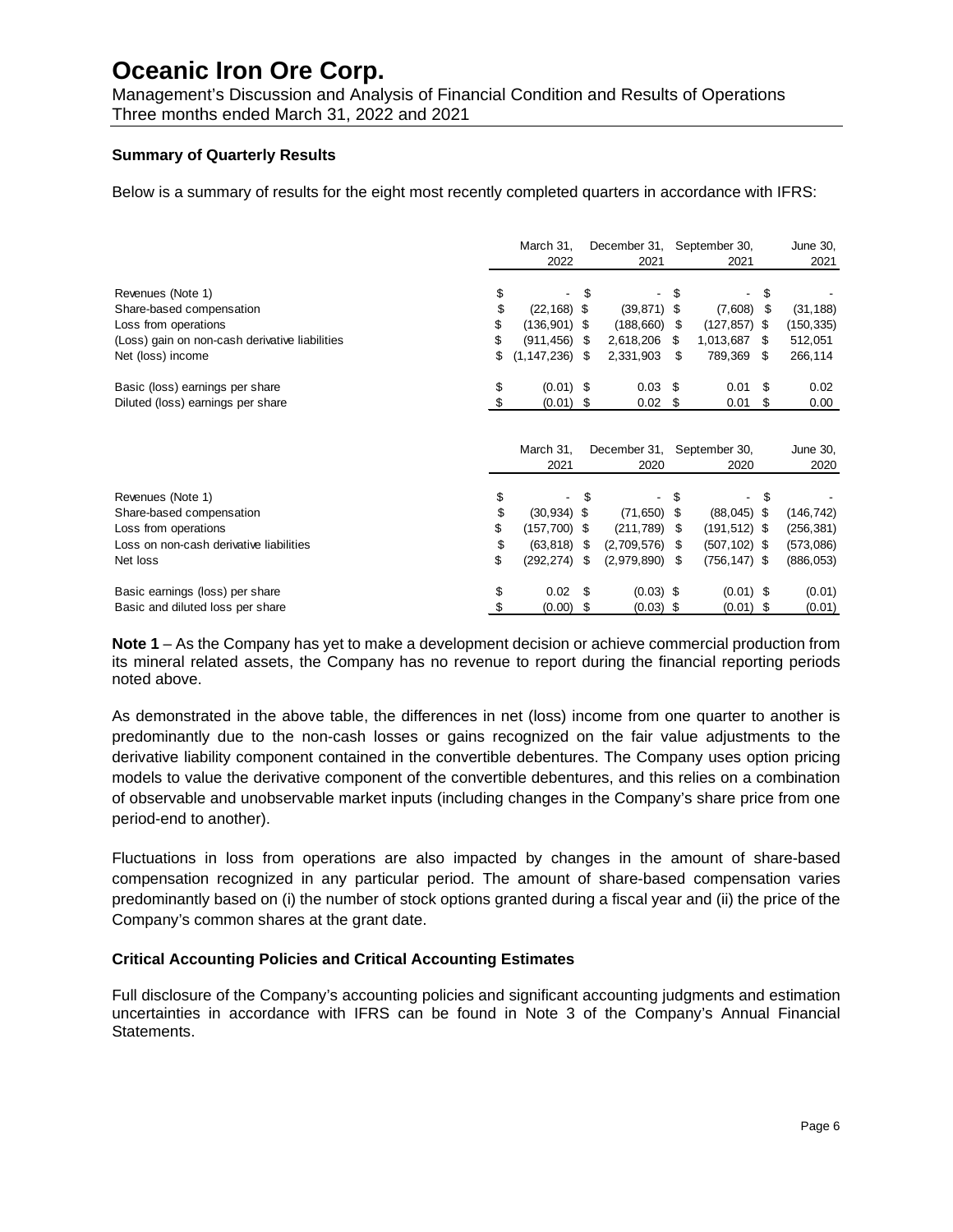Management's Discussion and Analysis of Financial Condition and Results of Operations Three months ended March 31, 2022 and 2021

### **Financial Instruments and Other Instruments**

#### *Financial Risk Management*

The Company is exposed in varying degrees to a variety of financial instrument related risks. The Board approves and monitors the risk management processes.

#### *Credit Risk*

Credit risk arises from the potential for non-performance by counterparties of contractual financial obligations. The Company's exposure to credit risk is on its cash and cash equivalents and receivables. The Company has concentration of risk with respect to cash being held with one large Canadian financial institution. The Company's credit risk is mitigated by maintaining its financial liquid assets with highly reputable counterparties. The maximum exposure to credit risk is equal to the carrying value of the financial assets noted above.

#### *Liquidity Risk*

Liquidity risk is the risk that the Company cannot meet its obligations as they fall due. The Company's cash is invested in business accounts and are available on demand. The Company manages liquidity risk by preparing and maintaining cash forecasts, which illustrate cash spent to date and the Company's cash needs over the short term.

The Company's ability to continue operations in the normal course of business is dependent on several factors, including the ability to secure additional financing.

#### *Market Risk*

Market risk is the risk that the fair market value of the Company's financial instruments will significantly fluctuate due to changes in market prices. The value of the financial instruments can be affected by changes in interest rates, foreign exchange rates and equity and commodity prices. The Company is exposed to market risk on its cash balances. The Company manages market risk by investing funds with a reputable financial institution that provides competitive rates of return.

The Company's financial instruments are not subject to significant fluctuation due to changes in equity prices of investments included in commodity prices or foreign exchange rates.

The Company also invests surplus cash in fixed rate term deposits. It is the Company's policy to reduce interest rate risk over future cash flows through the use of instruments with a history of returns. A 1% change in interest rates would have a negligible impact on net loss and comprehensive loss.

#### *Fair value*

Fair value is based on available public market information or, when such information is not available, estimated using present value techniques and assumptions concerning the amount and timing of future cash flows and discount rates which factor in the appropriate credit risk. The carrying values of cash, receivables, accounts payable and accrued liabilities, and due to related parties approximate their fair values due to their short-term nature.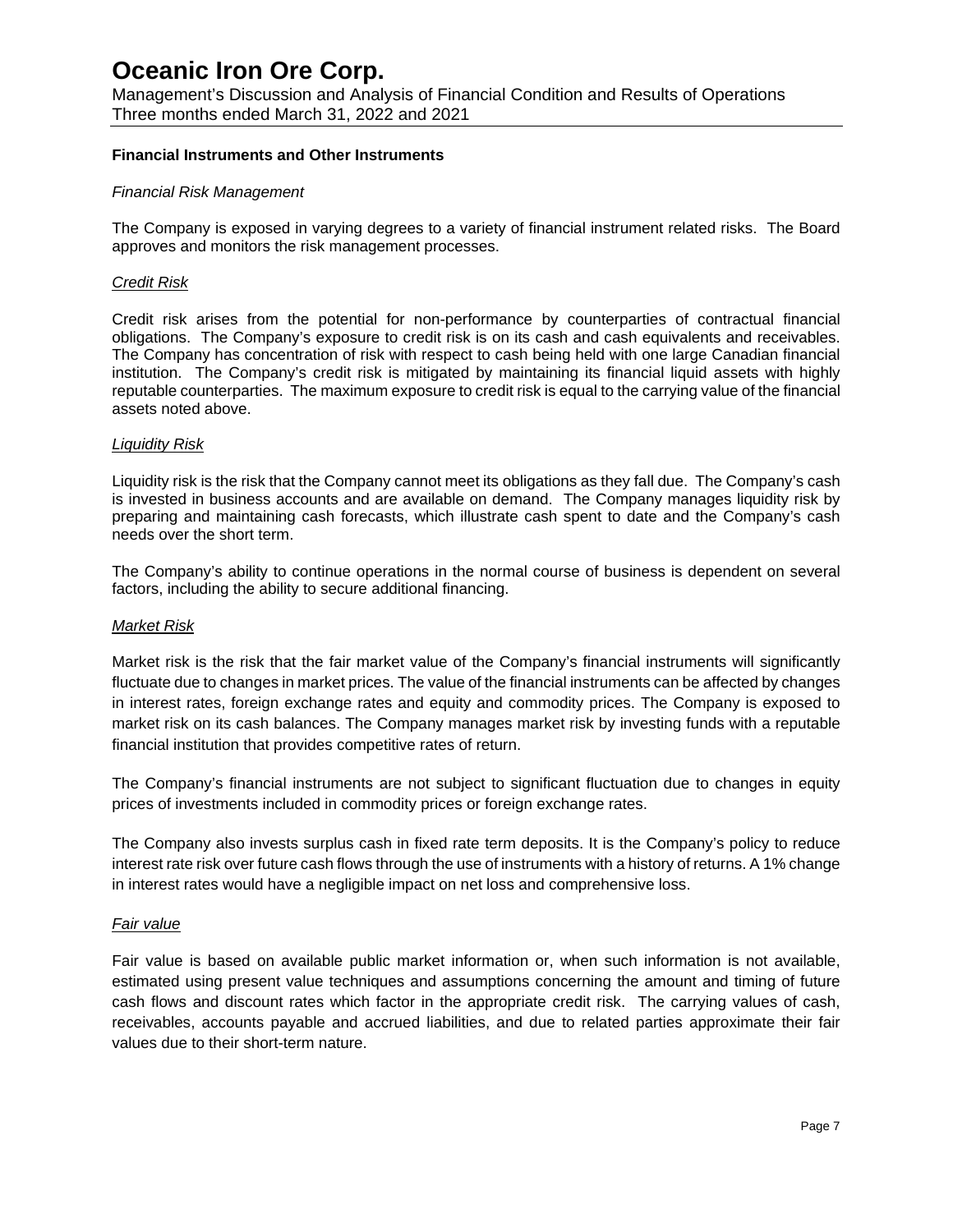Management's Discussion and Analysis of Financial Condition and Results of Operations Three months ended March 31, 2022 and 2021

### **Related Party Transactions and Key Management Compensation**

a) Key management compensation

Key management includes the Company's directors (Messrs. Steven Dean, Gordon Keep, Hon. John D. Reynolds P.C., Thomas Lau and Ms. Cathy Chan), Chief Executive Officer (Mr. Bing Pan) and Chief Financial Officer (Mr. Chris Batalha). Compensation awarded to key management is presented in the table below:

|                       |    | Three months ended | Three months ended |                |  |  |
|-----------------------|----|--------------------|--------------------|----------------|--|--|
|                       |    | March 31, 2022     |                    | March 31, 2021 |  |  |
| Wages and benefits    | \$ | 15,000             | \$                 | 15,000         |  |  |
| Directors' fees       |    | 7,500              |                    | 7,500          |  |  |
| Share-based payments* |    | 18,472             |                    | 29,856         |  |  |
|                       | S  | 40,972             | - \$               | 52,356         |  |  |

*\*Share-based payments based on Options and RSUs granted to Individuals*

#### b) Payments for services by related parties

During each of the three-month periods ended March 31, 2022 and 2021, the Company incurred corporate consulting fees of \$28,750 to Sirocco Advisory Services Ltd. ("Sirocco"), a company controlled by Mr. Steven Dean. As at March 31, 2022, the Company owed \$124,583 to Sirocco relating to unpaid consulting fees (December 31, 2021: \$95,834).

During each of the three-month periods ended March 31, 2022 and 2021, the Company incurred corporate consulting fees of \$15,000 to Sinocan Consultant Hong Kong Ltd. ("Sinocan"), a company controlled by Mr. Bing Pan. As at March 31, 2022, the Company owed \$10,000 to Sinocan relating to unpaid consulting fees (December 31, 2021: \$10,000).

As at March 31, 2022, the Company owed \$60,000 in directors' fees Mr. Gordon Keep and Ms. Cathy Chan (December 31, 2021 - \$52,500). As at March 31, 2022, the Company owed unpaid salaries and benefits of \$65,000 to Mr. Chris Batalha (December 31, 2021 - \$50,000).

The Company was charged shared lease, overhead, and service costs by Artemis Gold Inc. ("Artemis"), a company with common management and directors. For the three months ended March 31, 2022, the Company incurred \$5,358 (March 31, 2021 - \$4,998) in shared lease, overhead, and service costs. As at March 31, 2022, the Company owed \$46,998 to Artemis (December 31, 2021: \$41,641).

All related party transactions were made on terms equivalent to those that prevail in arm's length transactions.

#### **Outstanding Share Data**

As at the date of this MD&A, there were 96,768,302 common shares issued and outstanding.

As at the date of this report, there were 8,415,500 stock options, 20,125,000 common share purchase warrants, and 264,825 RSUs outstanding. As at the date of this MD&A, the Company also the following convertible debentures outstanding: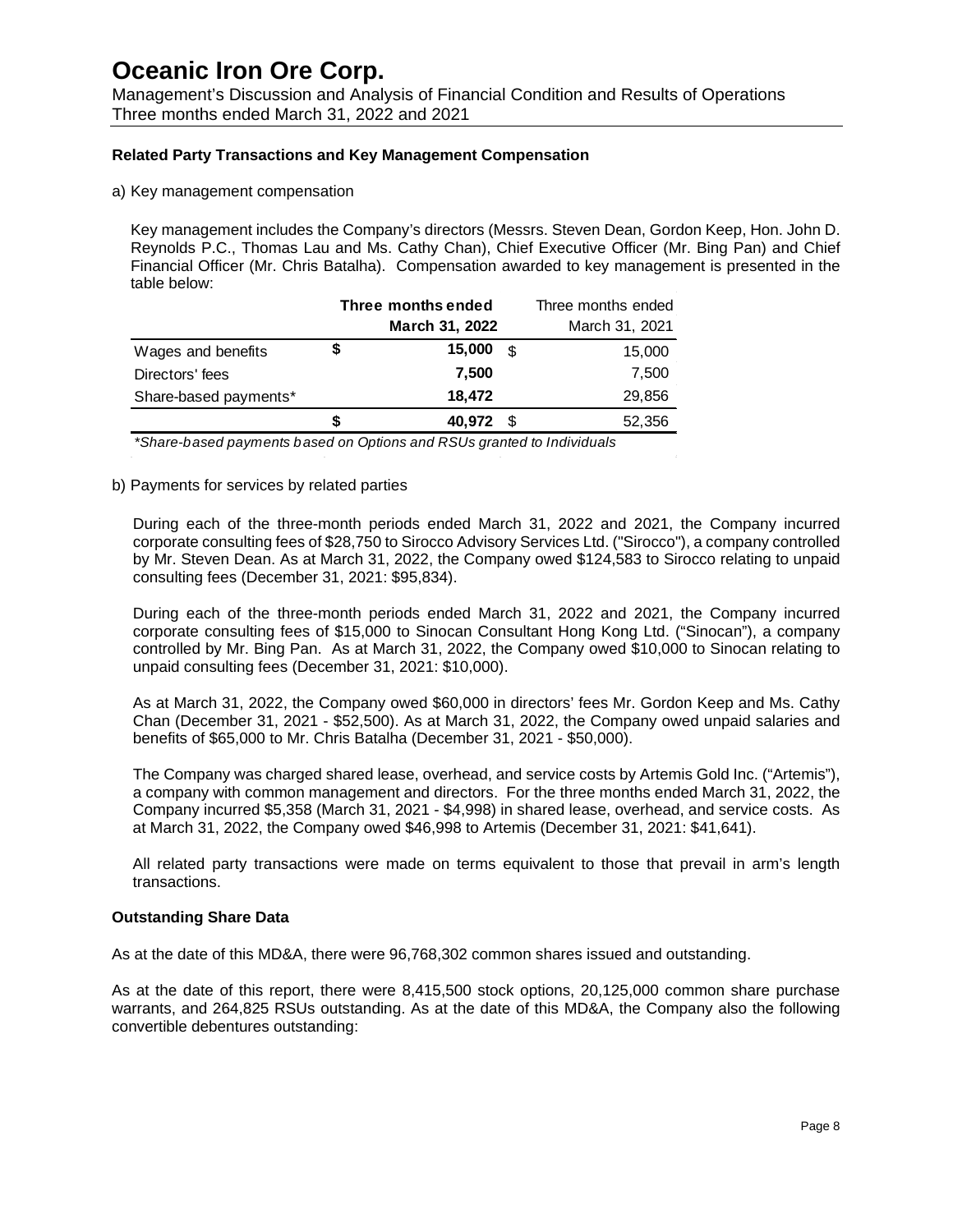Management's Discussion and Analysis of Financial Condition and Results of Operations Three months ended March 31, 2022 and 2021

- 2017 convertible debentures \$760,000 convertible into units at a conversion price of \$0.10 per unit. Each unit will be comprised of one common share and one share purchase warrant exercisable into one common share of the Company at a price of \$0.10 per common share and mature on September 26, 2022.
- 2018 convertible debentures \$837,500 convertible into units at a conversion price of \$0.10 per unit. Each unit will be comprised of one common share and one share purchase warrant exercisable into one common share of the Company at a price of \$0.05 per common share and mature on November 29, 2023.
- 2021 convertible debentures \$1,557,548 convertible into units at a conversion price of \$0.19 per unit. Each unit will be comprised of one common share and one share purchase warrant exercisable into one common share of the Company at a price of \$0.19 per common share and mature on March 10, 2026.

### **Risks and Uncertainties**

The Company is in the business of acquiring, exploring and, if warranted, developing and exploiting natural resource properties. At present, the mineral properties owned by the Company are located in Québec, Canada. Due to the nature of the Company's proposed business and the present stage of exploration of its mineral properties (which are primarily exploration), the Company is subject to significant risks. For details of these risks, refer to the risk factors set forth in the Company's most recently filed Annual Financial Statements, which can be found under the Company's corporate profile on SEDAR at [www.sedar.com.](http://www.sedar.com/) Management is not aware of any significant changes to the risks identified in the Company's most recently filed Annual Financial Statements nor has the Company's mitigation of those risks changed significantly during the three months ended March 31, 2022. These risks and the risk factor described below could materially affect the Company's business, future prospects and share price and could cause actual events to differ materially from those described in forward-looking statements relating to the Company. Additional risks and uncertainties not presently known to the Company or that the Company currently considers immaterial may also impair the business, future prospects and share price of the Company. If any of the risks actually occur, the business of the Company may be harmed, and its financial condition and results of operations may suffer significantly.

### *Going Concern*

The Annual Financial Statements have been prepared on a going concern basis, which assumes that the Company will continue in operation for the foreseeable future and will be able to realize its assets and discharge its liabilities in the normal course of business. Factors that may impact the Company's ability to continue as a going concern are described in the *Liquidity, Capital Resources and Going Concern* section of this MD&A. The financial statements do not reflect the adjustments to the carrying values of assets and liabilities and the reported expenses and statement of financial position classifications that would be necessary were the going concern assumption deemed to be inappropriate, and these adjustments could be material.

## **Forward Looking Statements**

This document includes certain "Forward-Looking Statements" as that term is used in applicable securities law. All statements included herein, other than statements of historical fact, including, without limitation, statements regarding potential mineralization and resources, exploration results, and future plans and objectives of the Company, are forward-looking statements that involve various risks and uncertainties. In certain cases, forward-looking statements can be identified by the use of words such as "plans", "expects"